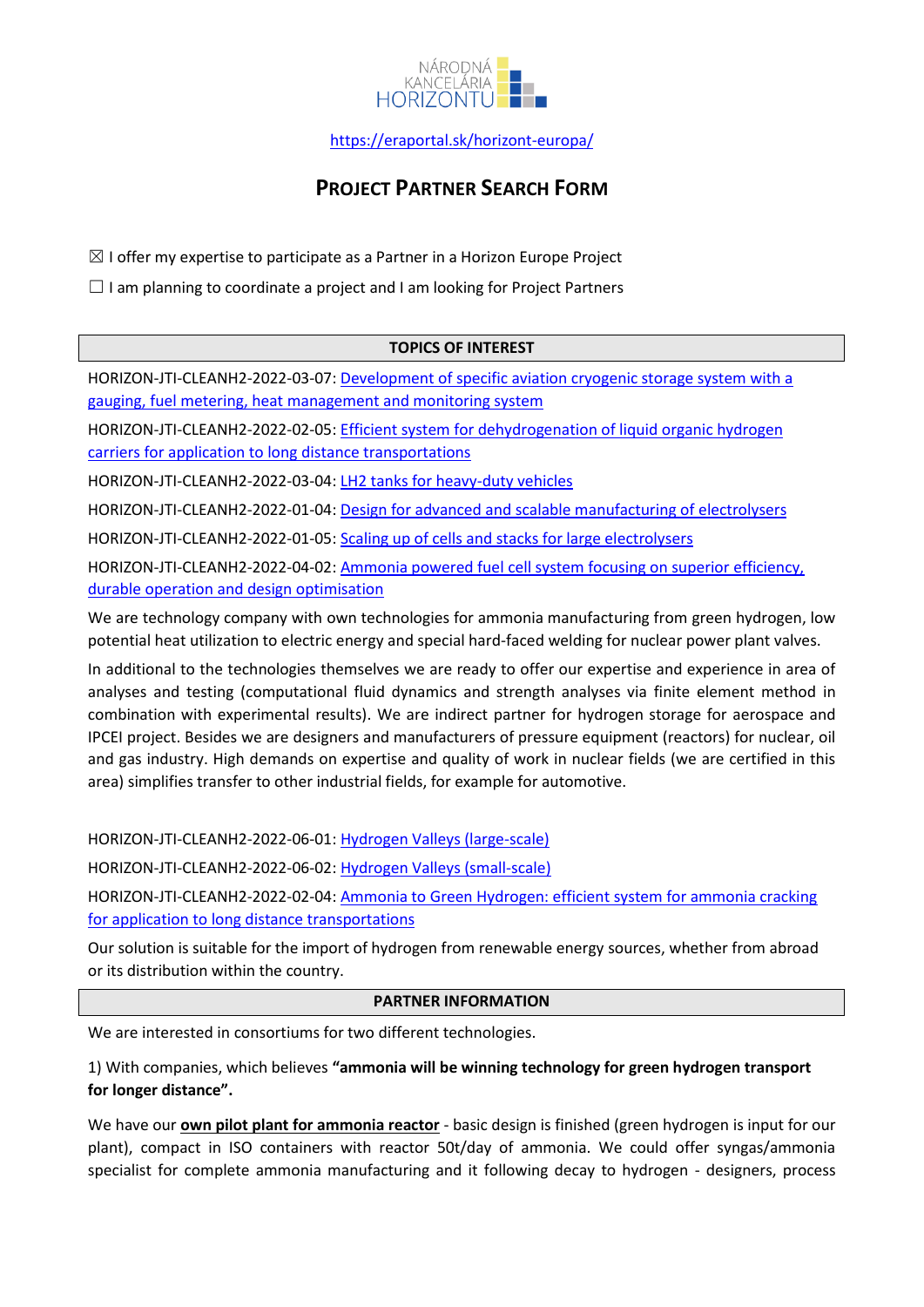

(chemical) engineers, CFD specialist, FEM specialist, manufacturing specialist, manufacturing itself, procurements, managers, material specialists, …. whole staff ready to work with high pressure hydrogen.

## 2) With companies working with **"low potential thermal utilization - electric energy manufacturing with ORC cycle"**

We are working on our **prototype 50kW(e) pilot plant** (complete prototype will be ready at the 2023 start), with our own turbine. We could offer to consortium whole plant, or our own "organic fluid steam" turbine. We have specialists for complete process: designers, CFD and FEM analysts, process engineers and manufacturing specialists including our own manufacture.

In additional to the technologies themselves we are ready to offer our expertise and experience in area of analyses and testing (computational fluid dynamics and strength analyses via finite element method in combination with experimental results). We are indirect partner for hydrogen storage for aerospace and IPCEI project. Besides we are designers and manufacturers of pressure equipment (reactors) for nuclear, oil and gas industry. High demands on expertise and quality of work in nuclear fields (we are certified in this area) simplifies transfer to other industrial fields, for example for automotive.

**The company ROEZ R&D** is technology company, which was established alongside ROEZ, s.r.o. for the tasks of industrial development.

The ROEZ R&D company participates in tasks and projects increasing energy efficiency, saving resources and finances, as well as in industrial development with the ambition of regional leadership with the possibility of added value and competition with its own technologies in the world.

The focus of the company's research and development activities is primarily oriented on the area of energy, petrochemical, and mechanical industries, with each project being based on three main pillars:

- 1) Environmental balance
- 2) Industry for the 21st century
- 3) Minimization

All three pillars have the same weight in our values and are our main benchmark in the development of new products. In our opinion, the combination of these three pillars is key to the correct direction of development in industrial production. Minimization of products thanks to modern technologies, simulations and analyzes brings a lower price, faster production, but also savings of the necessary material and thus a reduction of the environmental burden.

Our company is experienced in international EPC projects on various levels. We are used to cooperate on the project with different subjects and we know well what project management is. All of our colleagues have experience with international research projects during or after university study.

We were successful with our "**low potential thermal utilization"** project at Norwegian funds, and project in small scale will be in operation next year.

Our biggest advantage are analytical activities - calculations with experimental verifications, analysis, flow modeling, strength calculation, optimizations, strong physical / numerical / mathematical background.

| $\Box$ Higher Education   | $\Box$ Research Institution | $\Box$ Public Administration        |
|---------------------------|-----------------------------|-------------------------------------|
| $\boxtimes$ Industry /SME | I NGO                       | $\Box$ Other: <i>Please specify</i> |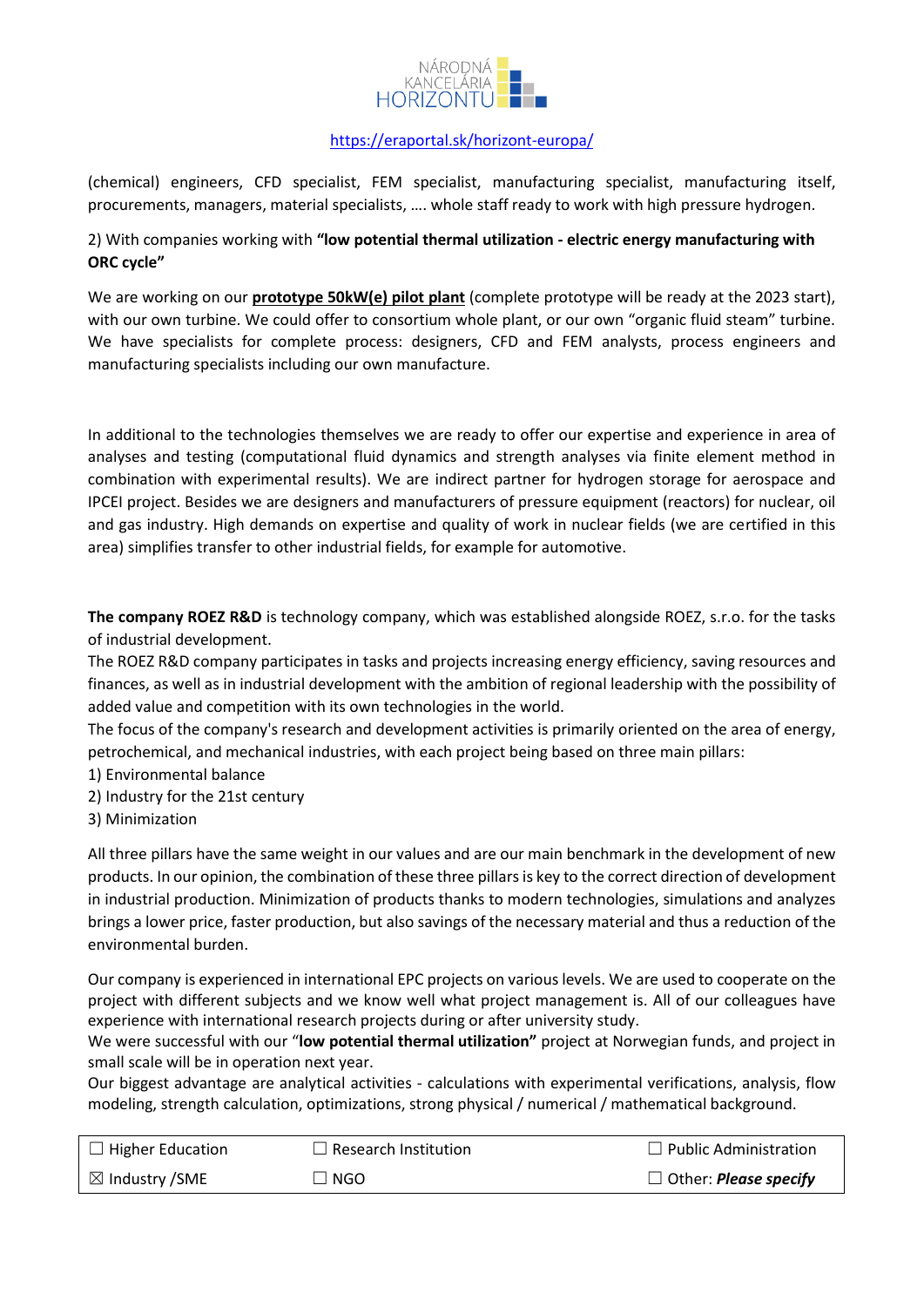

#### **Description of the (Research) Team**

The competence of individual researchers to solve the project is given primarily by their experience with several jointly solved projects in the field of design, assessment, and construction of technological equipment, as well as technological processes. From many successfully implemented large-scale development projects, it is possible to mention, for example, the design and implementation of a mobile diesel generator (MDG) for the Mochovce NPP. MDG is a unique device implemented on a turnkey basis, where the research team of the project participated in the development phase. Reconstruction of main steam isolation valves (MSIV) for Dukovany NPP was carried out by members of the research team. The successful implementation had significant financial and safety benefits for the customer. Finally, the development of our own ammonia reactor technology implemented for Unipetrol should be mentioned. The technical solution won the international competition. The uniqueness of the developed technology is underlined by the fact, that the technical solution has been of protected as a utility model.

#### **Expertise of the Team Leader**

Principal investigator after master study spent 1 and half year at Marie Currie fellowship project SIMVIA at Prague CVUT and Ljubljana Mechanical University. He has not finished his PhD. study due to interesting work in commercial sphere. He has become in relatively young age head of R&D division medium size company ROEZ since 2017.

From 2017 he is head of R&D of international level project - development of own ammonia reactor (circa 300t equipment, mix of chemistry, process, fluid flow CFD, finite element method research and development).

He also participated on some few million € projects for oil & gas, nuclear and hydro industry for biggest central European companies.

#### **Potential role in the project**

 $\boxtimes$  Research  $\Box$  Training

☐ Dissemination ☐ Other: *Please specify*

**e.g.** project leader, scientific coordinator, workpackage leader, product development expertise.

| <b>CONTACT DETAILS</b>  |                         |            |                |  |
|-------------------------|-------------------------|------------|----------------|--|
|                         | <b>Expert Evaluator</b> | $\Box$ YES | $\boxtimes$ NO |  |
|                         | Partner                 | $\Box$ YES | $\boxtimes$ NO |  |
| Already experience as a | Coordinator             | $\Box$ YES | $\boxtimes$ NO |  |